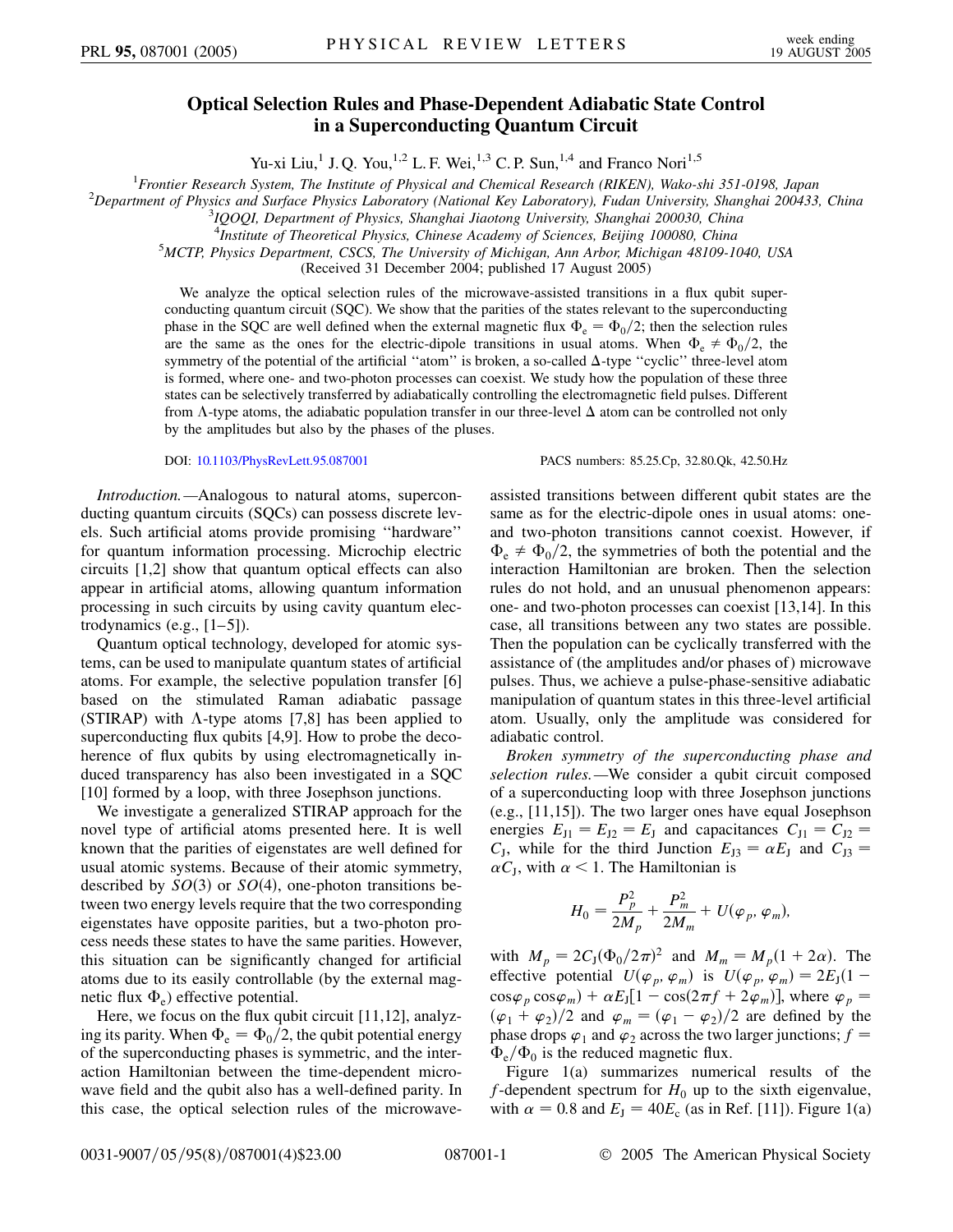shows that near the point  $f = 0.5$ , e.g.,  $f = 0.496$ , the lowest three energy levels are well separated from other higher energy levels. Then the lowest two energy levels form a two-level artificial atom, called a qubit, with an auxiliary third energy level. Figure 1(b) plots *f*-dependent ratios  $D_{ij} = (\varepsilon_3 - \varepsilon_2)/(\varepsilon_i - \varepsilon_j)$  of the transition frequency between the fourth and third energy levels with the other three among the lowest three energy levels (*j <*  $i < 3$ ). It is found that  $D_{ij} \neq 1$ , so the transition frequencies of different eigenstates are not equal when *f* is near 0.5. Then when we manipulate the lowest three states, the fourth state will be well separated and not be populated.

When a time-dependent microwave electromagnetic field  $\Phi_a(t)$  is applied through the loop, photon-assisted transitions occur. For small  $\Phi_a(t)$ , the  $\varphi_m$ -dependent perturbation Hamiltonian reads  $H_1(\varphi_m, t) = I\Phi_a(t) =$  $I\Phi_{a}^{(0)}\cos(\omega_{ij}t)$ , where  $I = -(2\pi\alpha E_{J}/\Phi_{0})\sin(2\pi f +$  $(2\varphi_m)$  is the circulating supercurrent when  $\Phi_a(t) = 0$ , and the amplitude  $\Phi_a^{(0)}$  is now assumed to be time independent. The transitions are determined by the matrix elements  $t_{ij} = \langle i | I \Phi_a(t) | j \rangle$  for the *i*th and *j*th eigenstates  $|i\rangle$  and  $|j\rangle$ , with eigenvalues  $\varepsilon_i$  and  $\varepsilon_j$ , respectively.

Analytically, the potential  $U(\varphi_p, \varphi_m)$  is an even function of  $\varphi_p$  and  $\varphi_m$  when 2*f* is an integer; however,  $H_1(\varphi_m, t)$  is



FIG. 1 (color online). (a) Energy levels, in units of  $E_J$ , of the flux qubit vs reduced flux  $f$  for states  $|0\rangle$  to  $|5\rangle$ . (b)  $f$ -dependent ratios of transition frequencies:  $D_{ij} = (\varepsilon_3 - \varepsilon_2)/(\varepsilon_i - \varepsilon_j)$  with  $j < i < 3$ . (c) Moduli  $|t_{ij}|$  of the transition matrix elements between states  $|i\rangle$  and  $|i\rangle$  vs *f*, for the lowest three levels. Transition diagram of three energy levels vs *f*: (d) corresponds to  $f = 0.5$  and (e) to  $f \neq 0.5$ , where the green solid (red dashed) line means allowed (forbidden) transitions. (e) A triangle-shaped or  $\Delta$ -type energy diagram for  $f \neq 0.5$ , where all photon-assisted transitions are possible and the electric-dipole selection rules do not hold.

an odd function of  $\varphi_m$ . Thus, at these specific points, the *parities* of  $H_1(\varphi_m, t)$  and the eigenstates of  $H_0$  are well defined. Then, the selection rules for the transition matrix elements  $t_{ij}$  at these points have the same behavior as the ones for the *electric-dipole transitions* in atoms due to *the odd parity* of  $H_1(\varphi_m, t)$ . However, if *f* deviates from these points, the symmetries are broken and thus the dipole selection rules do not hold. Figure 1(c) shows the *f*-dependent transition elements  $|t_{ij}|$  for resonant microwave frequencies between any two of the lowest three states:  $|0\rangle$ ,  $|1\rangle$ , and  $|2\rangle$ . It shows that the transition  $|0\rangle \leftrightarrow$  $|2\rangle$  is forbidden at  $f = 0.5$ , but the transitions  $|1\rangle \leftrightarrow |2\rangle$ and  $|0\rangle \leftrightarrow |1\rangle$  reach their maxima at this point. Then these three states have ladder-type or  $\Xi$ -type transitions [6,7], as shown in Fig. 1(d). The states  $|0\rangle$  and  $|2\rangle$  have the same parities when  $f = 0.5$ . Figure 1(c) also demonstrates that *all* photon-assisted transitions are possible when  $f \neq 0.5$ , as in Fig. 1(e), showing what we call  $\Delta$ -type (or triangleshaped) transitions. So a  $\Lambda$ -type "atom," allowing transitions  $|0\rangle \leftrightarrow |2\rangle$  and  $|1\rangle \leftrightarrow |2\rangle$  but prohibiting  $|0\rangle \leftrightarrow |1\rangle$ , cannot be realized in this circuit.

Adiabatic energy levels of  $\Delta$ -artificial atoms.-In ladder-type transitions [6,7], the population of the lowest state  $|0\rangle$  can be adiabatically transferred to the highest state  $|2\rangle$  by applying two appropriate classical pulses.  $\Lambda$ -type transitions are usually required [6–8] to adiabatically manipulate the populations of two states  $|0\rangle$  and  $|1\rangle$  by a third (auxiliary) state  $|2\rangle$ . In contrast with the usual  $\Lambda$ -type model [10], in our case, when  $f \neq 0.5$ , the transitions among the lowest three states *can be cyclic*.

Now we consider three electromagnetic pulses applied through the loop. We assume  $f \neq 0.5$ , but near it. The time-dependent flux is  $\Phi_a(t) = \sum_{m>n=0}^{2} [\Phi_{mn}(t)e^{-i\omega_{mn}t} +$  $\Phi_{mn}^*(t)e^{i\omega_{mn}t}$ , and the  $\Phi_{mn}(t)$  vary slowly on the time-scale of the pulses, where  $\omega_{mn}$  are the pulse carrier frequencies. If  $\omega_{mn}$  is resonant or near resonant with the transitions among the nonadiabatic (i.e., diabatic) states  $|m\rangle$  (*m* = 0*;* 1*;* 2), the total Hamiltonian in the interaction picture can be written under the rotating wave approximation as  $H_{\text{int}} = \sum_{m>n=0}^{2} [\Omega_{mn}(t)e^{i\Delta_{mn}t}]m\rangle\langle n| + \text{H.c.}],$  where the complex Rabi frequencies  $\Omega_{mn}(t) = \langle m | I \Phi_{mn}(t) | n \rangle$  and the detuning  $\Delta_{mn} = \omega_m - \omega_n - \omega_{mn}$ , with  $\omega_m = \varepsilon_m / \hbar$ .

The instantaneous adiabatic eigenvalues of  $H<sub>int</sub>$  are given by  $E_k = 2|\Omega(t)|\sqrt{1/3}\cos{\left[\theta + 2(k-1)\pi\right]}/3$  ( $k=$ -<br>1 ----<br>7 .<br>آ given by  $E_k = 2[2L(t)]\sqrt{1/3} \cos{\pi t}(\theta + 2(k-1)\pi t/3]$  ( $k = 1, 2, 3$ ). Here,  $\cos{\theta} = 3\sqrt{3} \text{Re}[\Omega_{01}(t)\Omega_{12}(t)\Omega_{20}(t)e^{i\omega' t}]$ -<br>آ -<br>י  $|\Omega(t)|^3$ ,  $|\Omega(t)|^2 = |\Omega_{12}(t)|^2 + |\Omega_{20}(t)|^2 + |\Omega_{01}(t)|^2$ ,  $\omega' =$  $\Delta_{01}$  +  $\Delta_{12}$  –  $\Delta_{02}$ . The eigenvalues are sensitive to the total phase  $\phi$  of the product  $\Omega_{01}(t)\Omega_{12}(t)\Omega_{20}(t) = \Omega'(t)$  and detunning  $\omega'$ . It can be found that  $\theta = 0$  or  $\pi$  when  $|\Omega_{01}(t)| = |\Omega_{12}(t)| = |\Omega_{20}(t)|$  and  $\beta = \omega' t + \phi = n\pi$ . In such case, there are energy level crossings and, thus, the adiabatic description of the time evolution is no longer correct. Comparing with the typical  $\Lambda$ -type atom [6], the time-evolved zero eigenvalue  $E_3 = 0$  [corresponding to  $E_1 = |\Omega(t)|$ ,  $E_2 = -|\Omega(t)|$  can also be found for  $H_{int}$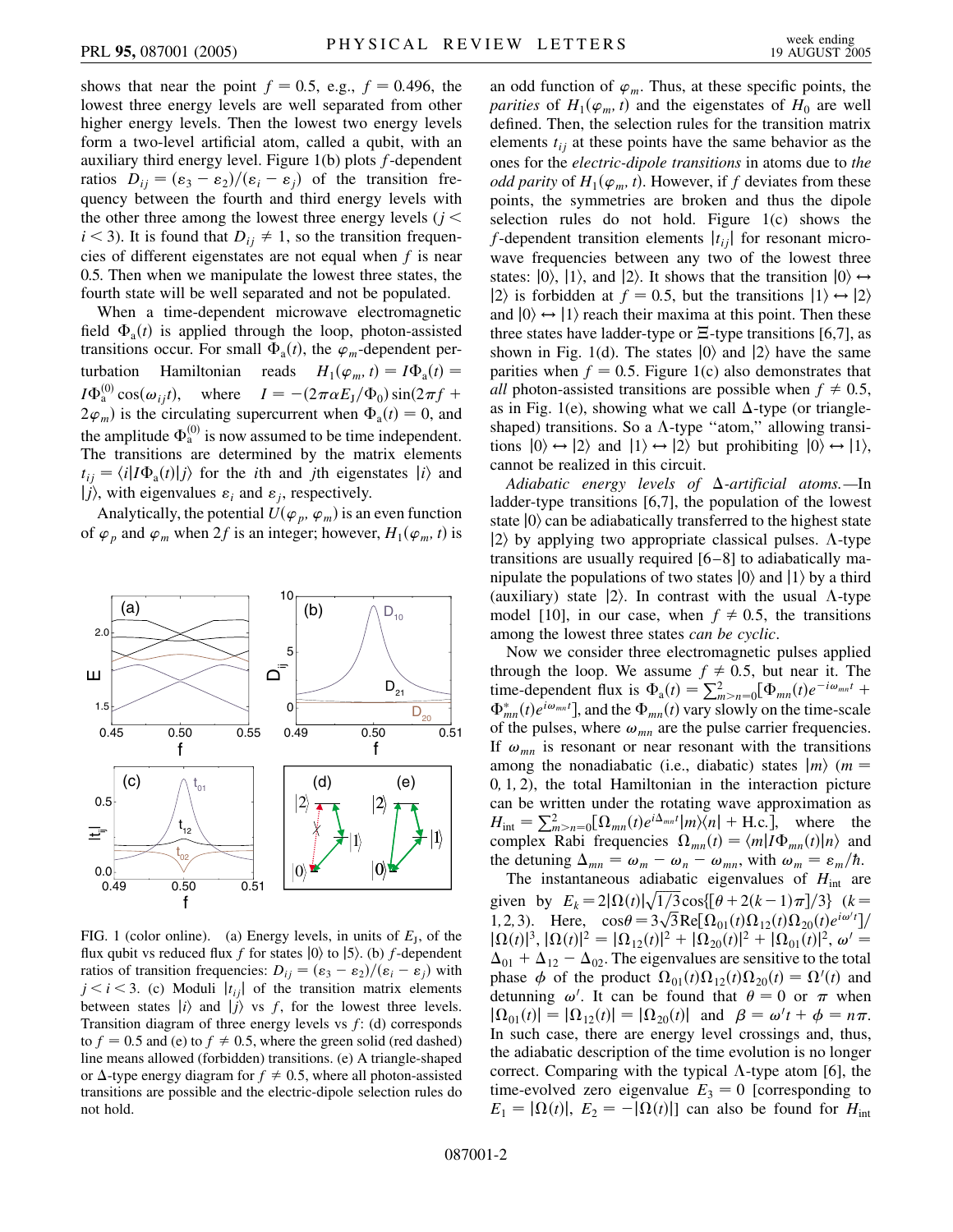when  $\beta = (2p + 1)\pi/2$ , for integer *p*. In such case, the evolution is adiabatic.

Let us now consider Rabi frequencies  $\Omega_{mn}(t)$  as Gaussian envelops, e.g.,  $\Omega_{21}(t) = \Omega_0 \exp[i\phi_2 - (t (\tau_1)^2 / \tau^2$ ,  $\Omega_{10}(t) = 0.9 \Omega_0 \exp[i\phi_1 - (t - \tau_2)^2 / \tau^2]$ , and  $\Omega_{20}(t) = 0.85 \Omega_0 \exp[i\phi_3 - (t - \tau_3)^2/\tau^2]$ , where  $\tau$  is the pulse width,  $\phi_i$  is the pulse phase, and  $\Omega_0 > 0$ . To avoid energy crossings, the pulse central times  $\tau_i$  ( $i = 1, 2, 3$ ) are chosen such that  $|\Omega_{12}| \neq |\Omega_{01}| \neq |\Omega_{02}|$  during the time evolution. For the case  $\phi = 0$  and  $\omega' = 0$ , Fig. 2(a) shows the dependence of the eigenvalues  $E_k$  on the pulse central times  $\tau_i$ . If  $\tau_i$ 's are equal or nearly equal for two pulses [e.g.,  $|\Omega_{01}(t)|$  and  $|\Omega_{02}(t)|$ ], then two eigenvalues (e.g.,  $E_2$ ) and  $E_3$ ) are closer to each other when the overlap region between two pulses is large. Generally, the conditions  $\phi =$ 0 and  $\omega' = 0$  are not always satisfied. Combining our expressions for  $\phi$  and  $\omega'$ , Fig. 2(b) plots a few snapshots of the eigenvalues  $E_k(t)$  vs the phase  $\beta$  of  $\Omega'(t)$ , for the given pulse central times  $\tau_1 = \tau_2/2 = \tau_3/2 = 2\tau$ . Figure 2(b) shows that two of the eigenvalues  $E_k$  are closer to each other for three points ( $\phi = -\pi$ , 0,  $\pi$ ) in the range  $|\phi| \leq \pi$ , when  $t = 3\tau$  and  $\omega' = 0$ . If  $\omega' \neq 0$  and  $\phi \neq 0$ , the phase  $\beta = \omega' t + \phi$  always changes in time. Two eigenvalues are close to each other when  $\beta \cong n\pi$ . If the pulses related to  $\Omega_{mn}$  do not have significant overlap (e.g., when  $t = 3.5\tau$ , then the three energy levels are well separated. If the maximum amplitudes of two pulses among  $|\Omega_{01}(t)|$ ,  $|\Omega_{12}(t)|$ , and  $|\Omega_{02}(t)|$  are the same, then the central times for these two pulses should be different to avoid the energy level crossings in the significant overlap area of these three pluses. However, if two central times, among the three pluses, are the same, then their maximum



FIG. 2 (color online). (a) The rescaled time  $t/\tau$  dependence of the eigenvalues  $E_k$  of  $H_{int}$  with the detuning  $\omega' = 0$  for different pulse central times:  $\tau_1 = 2\tau_2/3 = \tau_3/2 = 2\tau$  (dash-dotted blue curves);  $\tau_1 = \tau_3/2 = 2\tau$  and  $\tau_2 = 3.7\tau$  (solid red curves), and  $\tau_1 = \tau_2/2 = \tau_3/2 = 2\tau$  (dotted black curves). (b) The phasedependent eigenvalues  $E_k$  at  $t = 3\tau$  (solid red curves) and  $t =$ 3.5 $\tau$  (dotted blue curves), with time delays  $\tau_1 = \tau_2/2 = \tau_3/2 =$ 2 $\tau$ . Here eigenvalues are given in order  $E_1$ ,  $E_3$ , and  $E_2$  from the top curve to the bottom curve for the same color.

amplitudes should be different in order to guarantee an adiabatic evolution.

*Adiabatic control of quantum states.—*The population transfer from one state to another is implemented via an adiabatic evolution, where the system remains in the *k*th eigenstate  $|E_k\rangle = N_k^{-1}(t)[a_{k,2}(t)|2\rangle + a_{k,1}(t)|1\rangle + |0\rangle]$  of the instantaneous Hamiltonian  $H_{int}$ , with  $N_k^2(t) =$  $|a_{k,2}(t)|^2 + |a_{k,1}(t)|^2 + 1$ . The relative population amplitudes  $a_{k,2}(t) = \frac{e^{(i\Delta_{02}t - i\phi_3)}}{b_k(t)} \cdot \frac{\ln(n) \cdot \ln(n) \cdot \ln(n)}{2 \cdot \ln(n)}$  $E_k[\Omega_{20}(t)]$ *t*)|] and  $a_{k,1}(t) = \frac{e^{(i\Delta_{12}t - i\phi_2)} / b_k(t)}{k}$  $\left[ |\Omega_{10}(t)\Omega_{20}(t)|e^{-i\beta} + E_k|\Omega_{21}(t)| \right]$  are determined by the applied pulses. Here  $b_k(t) = E_k^2(t) - |\Omega_{10}(t)|^2$ .

The control of the quantum state can be realized by choosing the classical pulses such that the diabatic components in the adiabatic basis states  $|E_k\rangle$  can be changed during the adiabatic evolution. For the pulses with the same central times as in Fig. 2, but arbitrary  $\omega'$  and  $\phi$ , we find that the probabilities  $P_{k,m}$  of the diabatic components  $|m\rangle$  (in order  $m = 0, 1, 2$ ) for the eigenstates  $|E_1\rangle$  and nents  $|m\rangle$  (in order  $m = 0, 1, 2$ ) for the eigenstates  $|E_1\rangle$  and  $|E_2\rangle$  are  $(|0\rangle + |1\rangle)/\sqrt{2}$  before the overlap central time -- $|E_2\rangle$  are  $(|0\rangle + |1\rangle)/\sqrt{2}$  before the overlap central time<br>area, but they evolve to  $(|1\rangle + |2\rangle)/\sqrt{2}$  after the overlap .<br>آ central time area. However, it evolves from  $|0\rangle$  to  $|1\rangle$  for  $|E_3\rangle$ , which is more desirable since it coincides with the diabatic (bare) ground state in the past. As an illustration, Fig. 3(a) shows the pulse-phase and time-dependent probabilities  $P_{3,m}(t, \phi)$  for the eigenstate  $|E_3\rangle$  with  $\omega' = 0$  and the pulses given in Fig. 2 with central times  $\tau_1 = 2\tau_2/3$  =  $\tau_3/2 = 2\tau$ . It clearly shows that the bare ground state  $|0\rangle$ coincides with the adiabatic basis state  $|E_3\rangle$  when  $t \to 0$ . Thus, if the system evolves adiabatically, the ground state  $|0\rangle$  can evolve to a superposition of three states  $|m\rangle$  at  $t =$ 3 $\tau$ , then gradually to a superposition  $\alpha|1\rangle + \beta|2\rangle$  of the two upper states, and finally to the first excited state  $|1\rangle$ . Generally, the weights of the superpositions discussed above depend on  $\phi$ ,  $\omega'$ , and the pulse magnitudes  $\Omega_{01}(t)$ ,  $\Omega_{12}(t)$ ,  $\Omega_{20}(t)$ . Now let us discuss how the total phase  $\phi$ affects the adiabatic evolution. The adiabatic evolution requires that the nonadiabatic coupling  $\langle E_k | \frac{d}{dt} E_l \rangle$  and adiabatic energy differences  $|E_k - E_l|$  satisfy [16] the condi-



FIG. 3 (color online). (a) The rescaled time  $t/\tau$  and (phase)  $\phi$ -dependent probabilities  $P_{3m}$  of the diabatic components in the third adiabatic eigenstate  $|E_3\rangle$ . (b) The representative top curves of  $F_{kl}(t)$  are plotted for two phases  $\phi = \pi$  (dashed blue curve) and  $\phi = \pi/2$  (solid black curve) with the pulses given in Fig. 2 for central times  $\tau_1 = 2\tau_2/3 = \tau_3/2 = 2\tau$ ; here, the detunings are taken as  $\Delta_{mn} = 0$ . The dash-dotted red line denotes  $F_{kl}(t) = 1$ .